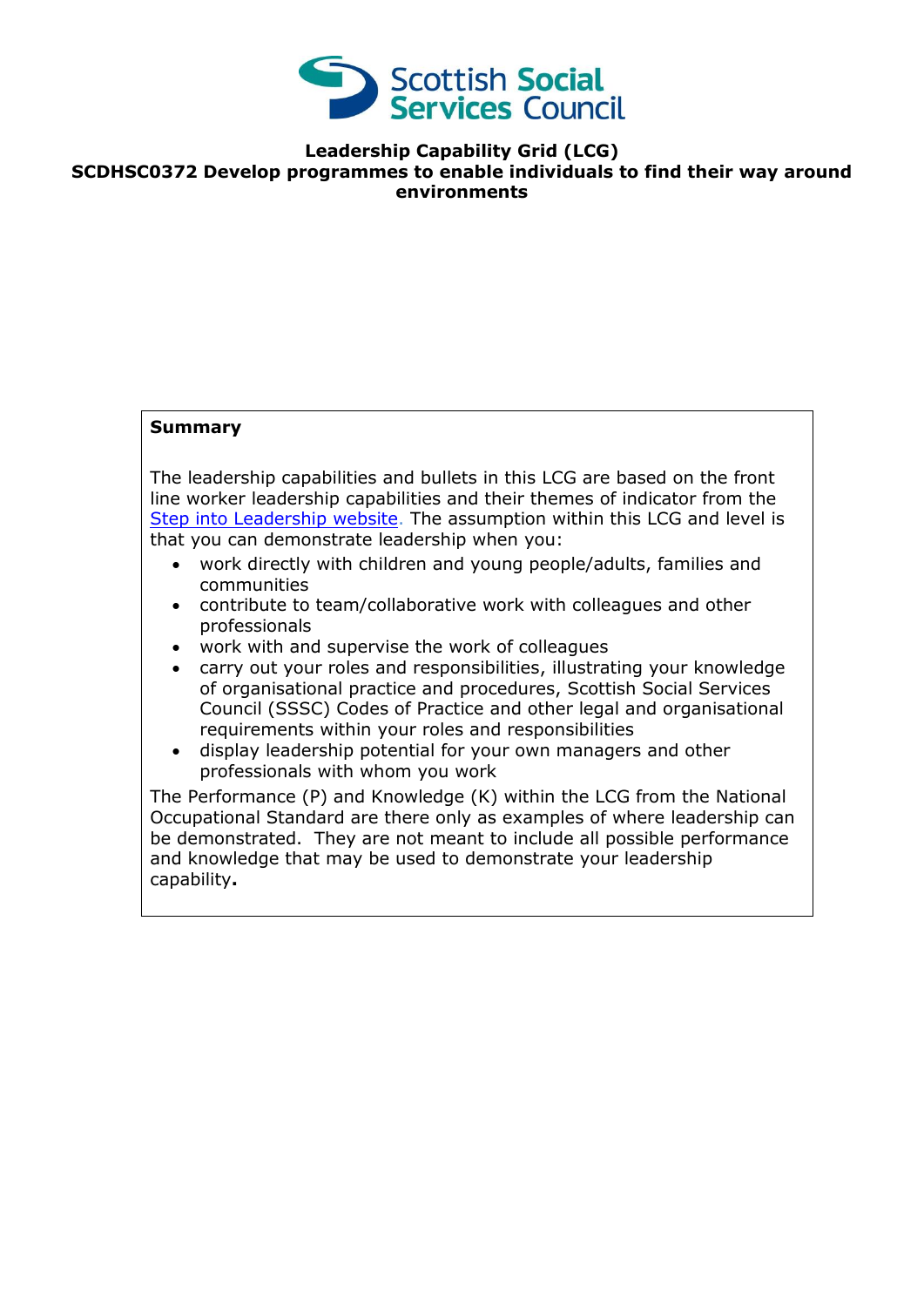

## **Leadership Capability Grid (LCG) SCDHSC0372 Develop programmes to enable individuals to find their way around environments**

| Leadership<br>capabilities         | When developing programmes to enable individuals to find their<br>way around environments you can demonstrate leadership<br>capabilities by:                                                                                                                                                                                                                                                                                                                                                                                                                                                                                                                                                                                                                                                                                                                                                                                              |
|------------------------------------|-------------------------------------------------------------------------------------------------------------------------------------------------------------------------------------------------------------------------------------------------------------------------------------------------------------------------------------------------------------------------------------------------------------------------------------------------------------------------------------------------------------------------------------------------------------------------------------------------------------------------------------------------------------------------------------------------------------------------------------------------------------------------------------------------------------------------------------------------------------------------------------------------------------------------------------------|
| <b>Vision</b>                      | Providing a vision for those with whom you work and your organisation<br>when you:<br>• See how best to make a difference when providing active support $(P1,$<br>3-6, 8-17, 19-25; K1-5, 11, 16, 24-25, 41, 44-45, 53)<br>• Communicate and promote ownership of the vision when providing<br>active support (P1, 3-6, 8-17, 19-25; K1-5, 11, 16, 24-25, 41, 44-45,<br>53), seeking advice & support (P2, 18; K20), working with others (P3,<br>19-22), feedback & evaluation (P21-24; K44) and recording and<br>reporting (P7, 26; K32-34)<br>Promote social service values through active participation and<br>personalisation (P1, 3-6, 8-17; K1-5, 11, 16, 24-25, 41, 44-45, 53),<br>working with others ( $P3$ , 19-22) and recording and reporting ( $P7$ , 26;<br>$K32-34)$<br>• See the bigger picture when demonstrating knowledge and practice of<br>organisational, local and national policies and procedures (P1, 3-10, 12- |
| Self-<br>leadership                | 17, 19-26; K6, 8-9, 26-27, 32-34, 43-45, 53)<br>Displaying self leadership when you:<br>• Demonstrate and adapt leadership when developing programmes to<br>enable individuals to find their way around environments (All $P$ ; K23)<br>Improve own leadership by seeking advice (P2, 18; K20), through<br>$\bullet$<br>feedback and evaluation ( $P20-24$ ; K44) and self-reflection (K23, 35-<br>36)<br>• Take intelligent risks when developing programmes to enable individuals<br>to find their way around environments ( $P5-6$ , 13-17, 25; K26-31, 47-<br>52)<br>• Demonstrate and promote resilience (P13-17, 25; K3, 4, 19, 30)<br>Challenge discrimination and oppression $(K1, 4, 30)$                                                                                                                                                                                                                                        |
| <b>Motivating</b><br>and inspiring | Motivating and inspiring others when you:<br>• Inspire people by personal example (P1, 3-6, 8-11, 12-17, 19-25; K14-<br>20, 41, 44-45, 53)<br>• Recognise and value the contribution of others ( $P1$ , 3-6, 8-11, 12-17,<br>19-25; K9-10, 20, 41, 44-45, 53)<br>• Support the creation of a learning and performance culture (P1, 3-6, 8-<br>11, 12-17, 19-25; K16-20, 23, 35-36, 41, 44-45, 47-53)                                                                                                                                                                                                                                                                                                                                                                                                                                                                                                                                      |
| <b>Empowering</b>                  | Empowering people when you:<br>Enable leadership at all levels (P1, 3-6, 8-17, 19-25; K8-9, 16-20)<br>Support the creation of a knowledge and management $(P1, 3-6, 8-11, 1)$<br>12-17, 19-25; K16-20, 23, 35-36, 41, 44-45, 47-53)<br>Promote professional autonomy (P1, 3-6, 8-17, 19-25; K16-20, 23-25)                                                                                                                                                                                                                                                                                                                                                                                                                                                                                                                                                                                                                                |